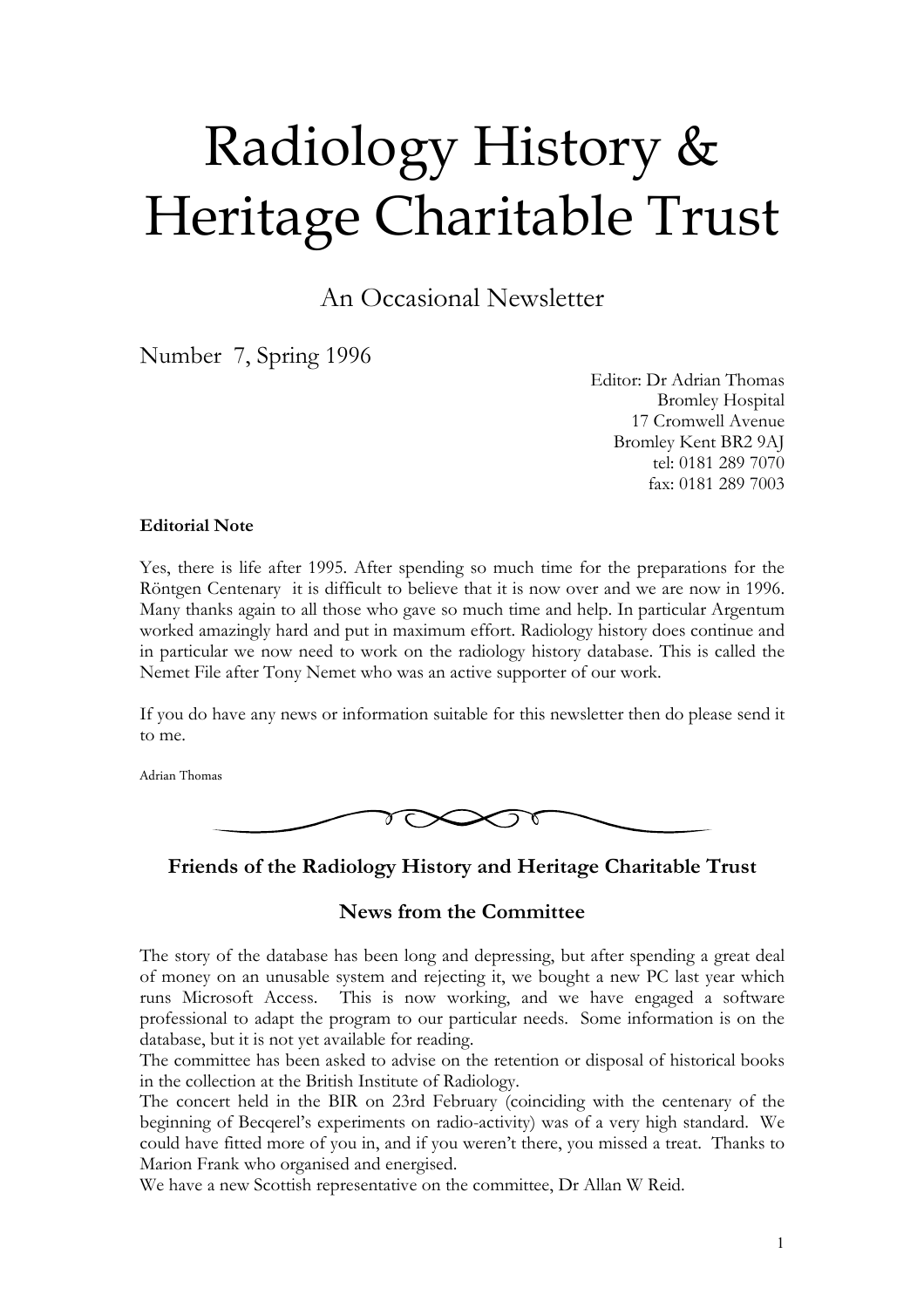## History at Radiology '96

Professor J Rotblat, last year's winner of the Nobel Peace Prize and a member of the BIR, will open Radiology '96, the joint conference of the British Institute of Radiology, the College of Radiographers and the Royal College of Radiologists.

The history session at the congress will be held on Tuesday afternoon, 21st May from 16.15 to 17.30. Professor Rotblat will be giving the keynote address: "One hundred years of radio-activity". The other papers are: I Isherwood (Manchester) The history of myelography

| A S K Dzik-Jurasch (London) | The London Hospital X-Ray Department: the early       |
|-----------------------------|-------------------------------------------------------|
| J M Guy (Newtown)           | years.<br>Flash exposures: a technological dilemma    |
| T D Hawkins (Cambridge)     | The Cambridge diploma in radiology and<br>electrology |
| A Sharma (London)           | Radiological review of the elephant man               |

The Radiology History and Heritage Charitable Trust had a very successful stall at last year's Centenary Congress, and we are hoping for a good position in the exhibition once again. More historical books have been promised for the silent auction, and any contributions (not only books) to the auction would be gratefully received. The organisers, Jean Guy and Jean Barrett, would be pleased to hear about your donations in advance, if possible, but spontaneous generosity of all kinds would be welcome.

## The Royal Society of Medicine

The sections of the History of Medicine and of Radiology are uniting for a joint meeting on Friday 19th April to celebrate the centenary of the discovery of radio-activity. The meeting will be open to all fellows of the RSM. Non-members can be admitted as guests of Fellows: please contact Jean Guy or Adrian Thomas if you would like to attend.

 The meeting has been awarded 3 CME credits by the Royal College of Radiologists. Medical practitioners with an active interest in the history of medicine are urged to join the society, since it gives access to a unique and comprehensive library as well as London club facilities. History meetings are held on the evening of the first Wednesday of the month, Radiology meetings on Fridays. Non-medics may join some of the sections (e.g. history) under certain circumstances. If you have not previously visited the RSM then it is interesting to see an attractive and historic building.

Programme for 19th April

SESSION 1. (2.00 p.m.)

A Lifetime of Radioactivity Dr Frank Ellis (Retired)

Introductory remarks Dame Josephine Barnes (President, Section of the History of Medicine)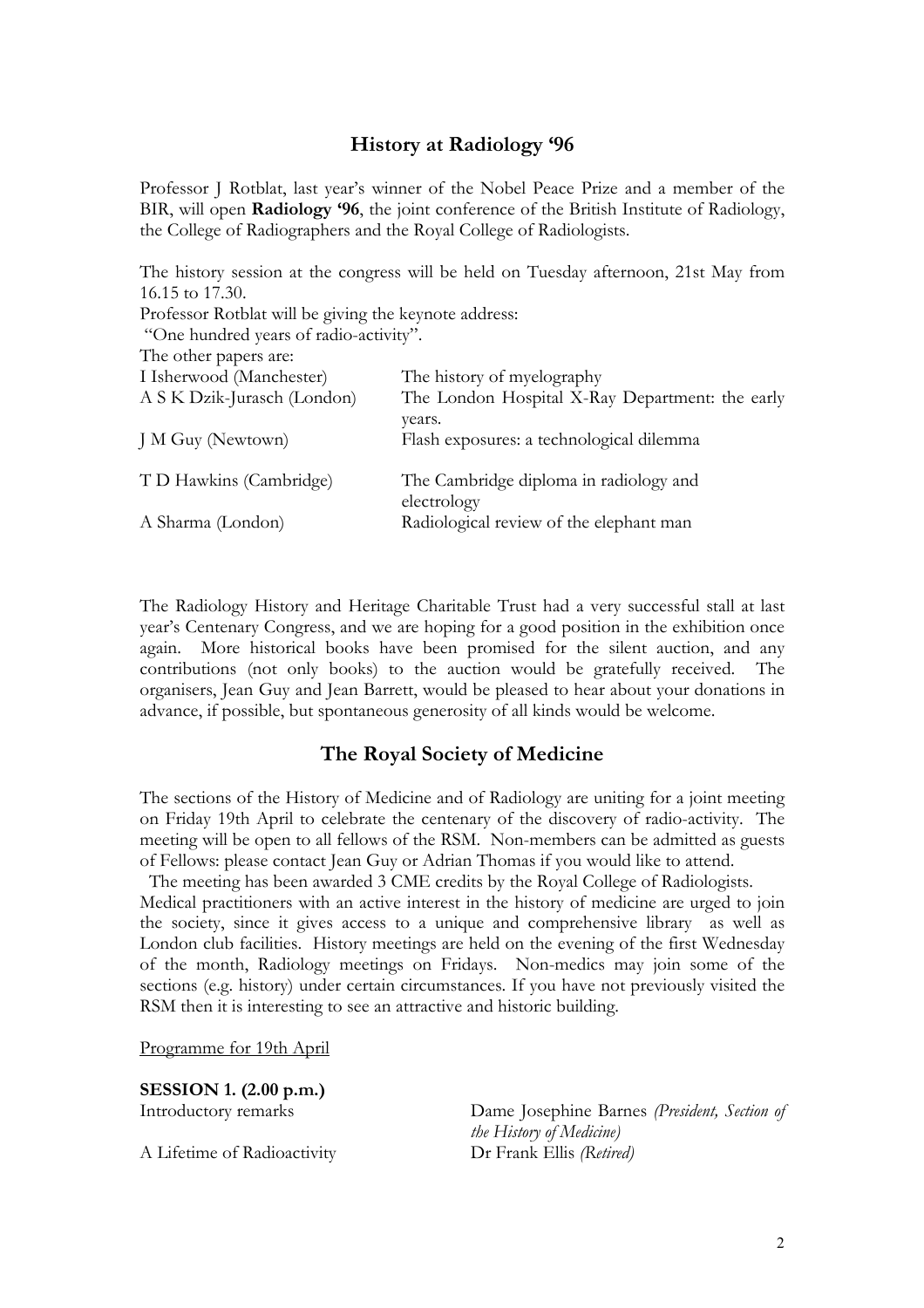| Bun pennies and buttonholes: Edgar Dr Jean Guy (Cardiff Royal Infirmary)       |                                                                                      |  |
|--------------------------------------------------------------------------------|--------------------------------------------------------------------------------------|--|
| Haydon and the early use of radium in                                          |                                                                                      |  |
| Britain                                                                        |                                                                                      |  |
| The discovery of Radioactivity - Professor Dr Adrian Thomas (Bromley Hospital) |                                                                                      |  |
| Silvanus Thompson, and Marie Curie,                                            |                                                                                      |  |
| Discoverer of Radium.                                                          |                                                                                      |  |
| SESSION 2. $(4.45 \text{ p.m.})$                                               |                                                                                      |  |
| Introduction                                                                   | Dr R Dick ((President-Elect, Section of                                              |  |
|                                                                                | Radiology)                                                                           |  |
|                                                                                | Presidential Address: Radiation Therapy at Dr Robert Phillips (President, Section of |  |
| the Westminster Hospital                                                       | Radiology, Royal Society of Medicine)                                                |  |
| The meeting costs $f110$ ( $f25$ for trainees) and registration is with:       |                                                                                      |  |
| Jan Malique                                                                    |                                                                                      |  |
| The Royal Society of Medicine                                                  |                                                                                      |  |
| 1 Wimpole Street, London W1M 8AE                                               |                                                                                      |  |

0171 290 2986

On the same day, Friday 19th April, there is a conference on Medicine and Film at the Wellcome Institute organised by representatives from several organisations concerned with the archival preservation and historical use of medical films, including the National Film and Television archive, the BMA library and the Wellcome Trust. It will be held at the Wellcome Building in London (09.15-18.00) For more information contact Michael Clark, Historical Medical Films Conference Organiser, The Wellcome Building, 183, Euston Rd, London NW1 2BE. Tel: 0171-611 8888.



# The Royal London Hospital, Whitechapel, London

The radiology department at the Royal London Hospital is setting up an exhibition to commemorate the centenary of the department in 1996. It will begin in January, and there will also be an exhibition in the hospital's archive department beginning in May. Both will be accessible to members of the public. Details from Jonathan Evans, Archivist, 0171 377 7000, extension 3364.

The Royal London Hospital Archives and Museum are well worth a visit. They contain the story of the Hospital from 1740 and there is a considerable quantity of material related to imaging. Guided tours can be arranged by the Archivist.

The Archives and Museum

St Augustines with St Philip's Church

Newark Street London E1 2AA

Opening 10.00 to 16.30 Monday to Friday. Closed Public Holidays. Admission Free but donations are requested.



Other History of Medicine Activities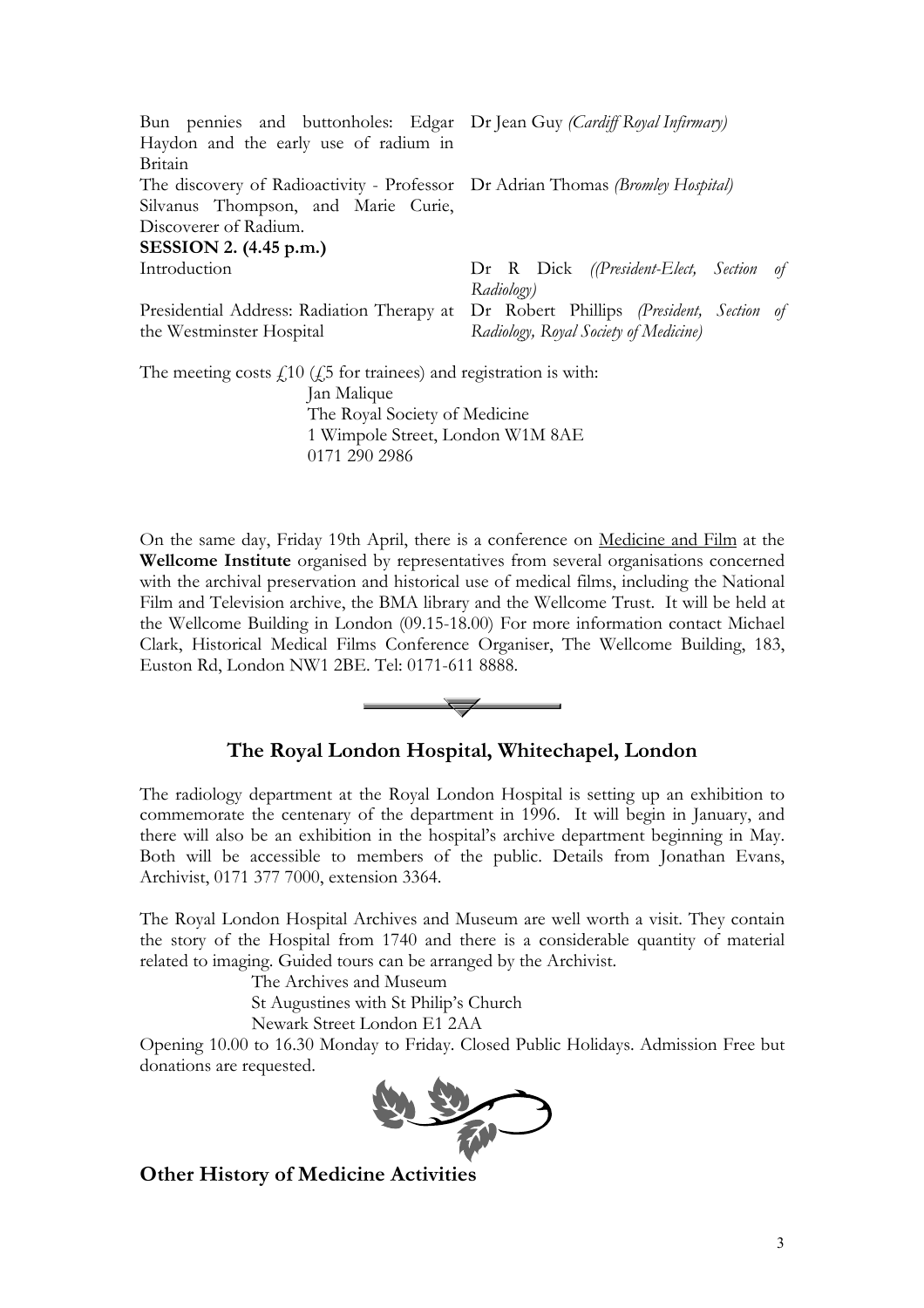Researchers interested in the social aspects of radiological history, for example, the rise of professionalism and the place of radiology in the life of the hospital, may wish to consider joining the Society for the Social History of Medicine. They have recently published a list of members with their research activities and interests. At present there is only one member with an interest in radiology history! This number should be increased. Anyone interested should contact: Anne Borsay, Secretary, SSHM, Department of History, St David's University College, Lampeter, Dyfed, SA48 7ED.

Most local history of medicine societies, and several national ones, are affiliated to the British Society for the History of Medicine which holds a biennial congress alternating with a lecture. This year's Poynter lecture will be on Friday June 28th at the Wellcome Institute, and will be given by Professor Michael Biddiss of the Department of History at Reading University. Last year's congress was in St Andrew's, next year's is in Bristol, 3-6 September 1997. Papers are refereed and there is space for all varieties of topic, including radiology. The Secretary, who will be able to give details of a history of medicine society near you, is Sue Weir DHMSA, 64 Roupell St, London SE1 8SS. Or contact Jean Guy.

The International Society for the History of Medicine also holds a biennial conference which this year runs from 2nd to 8th September on the island of Kos in Greece, the home of Hippocrates. The conference contact is ITCO, 33 Nikis Street, GR 105 57 Athens, Greece. The British representative of the society is Dr John M T Ford, 57 Hadlow Road, Tonbridge, Kent TN9 1QB.

As well as hosting many meetings of other bodies, The Wellcome Institute for the History of Medicine has excellent library facilities, a contemporary medical archive, and wide ranging collections of medical illustrations and manuscripts. Its academic unit acts as a department of University College, London and arranges symposia, research seminars and public lectures. One of their symposia is on Friday and Saturday 26th and 27th April entitled Skill in Science, Medicine and Technology. Dr Simon Schaffer of Cambridge is lecturing on Friday morning on 'Skill, craft and the body electric'. Of particular interest to us is their History of Twentieth Century Medicine Group, which puts on several lectures a year and has a newsletter. On 2nd July the group is holding a Witness Seminar "Making the body more transparent" which is about the development of scanning. Contact Mrs Wendy Kutner at the Wellcome Institute, 183 Euston Rd London NW1 2BE, 0171-611 8616. You may keep in touch with the Institute's activities by joining their Friends group, which enables you to subscribe to the Institute's journals at reduced price and organises lectures, entertainments and medical history visits for its members. Contact the Friends Administrative Secretary, Tracey Wickham, at the Institute.

If you would like to start studying the history of medicine, but do not know how to go about it, I recommend the diploma course in the history of medicine which is run by the Worshipful Society of Apothecaries in London, beginning in late September every year. The courses are held every other Saturday morning (compatible even with a 1 in 2 on-call rota!) in the Wellcome Institute. The examination is not compulsory. Contact Kim Edwards, Society of Apothecaries, Black Friars Lane, London EC4V 6EJ.

## Know your positions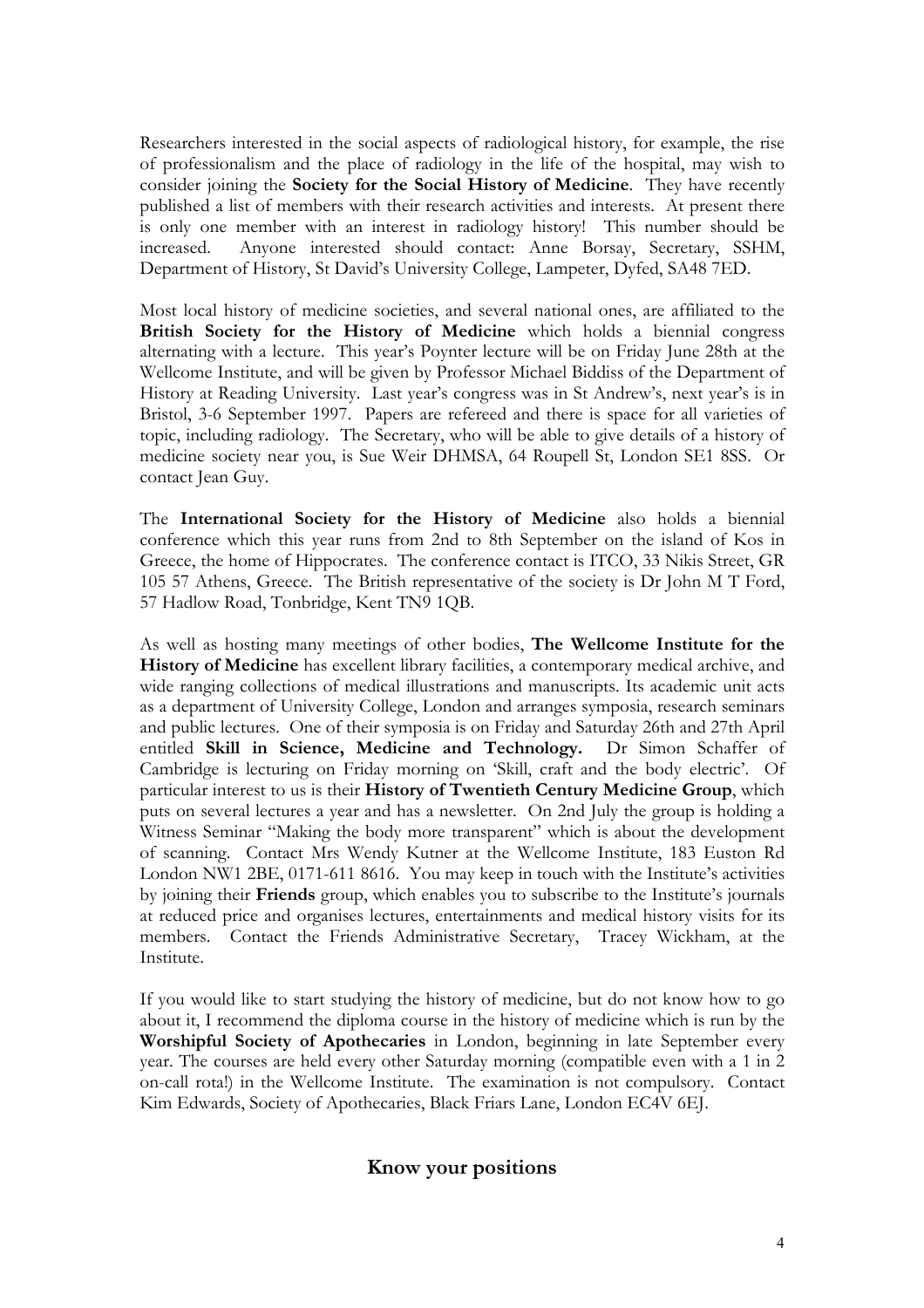Are you aware of the K C Clark Slide Library? All radiographers will have heard of "Kitty Clark" and used her textbook. Her slide collection has been preserved and is available in the library of the BIR. Though of interest historically, it is still a useful teaching resource and may be copied. Enquiries to the librarian, the British Institute of Radiology.

#### Museums

There is no museum in Britain devoted to the history of radiology, but there are many which hold significant collections. Best known is the **Science Museum** in South Kensington where there is X-ray equipment in the Physics section, in the exhibition "Health Matters" and in the Wellcome Medical History museum on the top two floors. Due to open this year is the Thackray Medical Museum in Leeds, intended to show how medicine has shaped our lives. The main focus of the public exhibitions is on the social history of medicine and the commercial pressures that influenced change. The museum has just received a large grant, and its prospects seem bright. Although the emphasis will not be on medical science as such, there could be scope for displays, for example, on obstetric ultrasound and breast screening. Mike Cooper on 01532 444343 will be able to tell you whether your cherished historical item would fit in with his design. Would members of the Friends of RHHCT who live near Leeds please keep us informed of developments. Is there a museum near you with an interesting radiological collection ? Please write and tell us about it.



Books - A recent publication:

Gerd ROSENBUSCH, Matthijs OUDKERK, Ernst AMMANN [English language edition by Peter F Winter]: Radiology in Medical Diagnostics, evolution of x-ray applications 1895-1995, 524 pp, innumerable illustrations. Blackwell Science, 1995 ISBN 0-86542- 899-9. £59.50

This is an attractively produced book, well-illustrated and thoroughly referenced and indexed. Its twenty two authors hail from Germany, Sweden, and the Netherlands. The text is a collection of separate essays, each with its own style and theme, and with different referencing systems. The quality of translation varies from chapter to chapter, and some, particularly the first, are non-idiomatic translations of the German. This chapter does have some errors, for example, at the bottom of page 9 "diffracted" should read deflected, on page 25 "brake" should be break, and on page 17 "Stephen Gay" should read Stephen Gray. I always learn something new from a book, even when I think I have read every possible version of the story. I discovered here that some of Röntgen's experiments were witnessed by a physiologist colleague, Adolf Fick [the Fick principle?]. The space distribution between subjects is odd, there are 84 pages on the history of angiography as compared to 31 on the digestive tract, 11 on neuroradiology before CT and 27 on the skeleton. This reflects the authorship of the book. The writers are practising or recently retired clinicians who are describing the background to their own speciality. However I welcomed the 122 pages devoted to developments in equipment. The concentration on Siemens products is consistent with their sponsorship of the volume. Naturally, German, Dutch and Swedish radiology is given prominence, American radiology comes next, and there is barely a nod towards Britain.